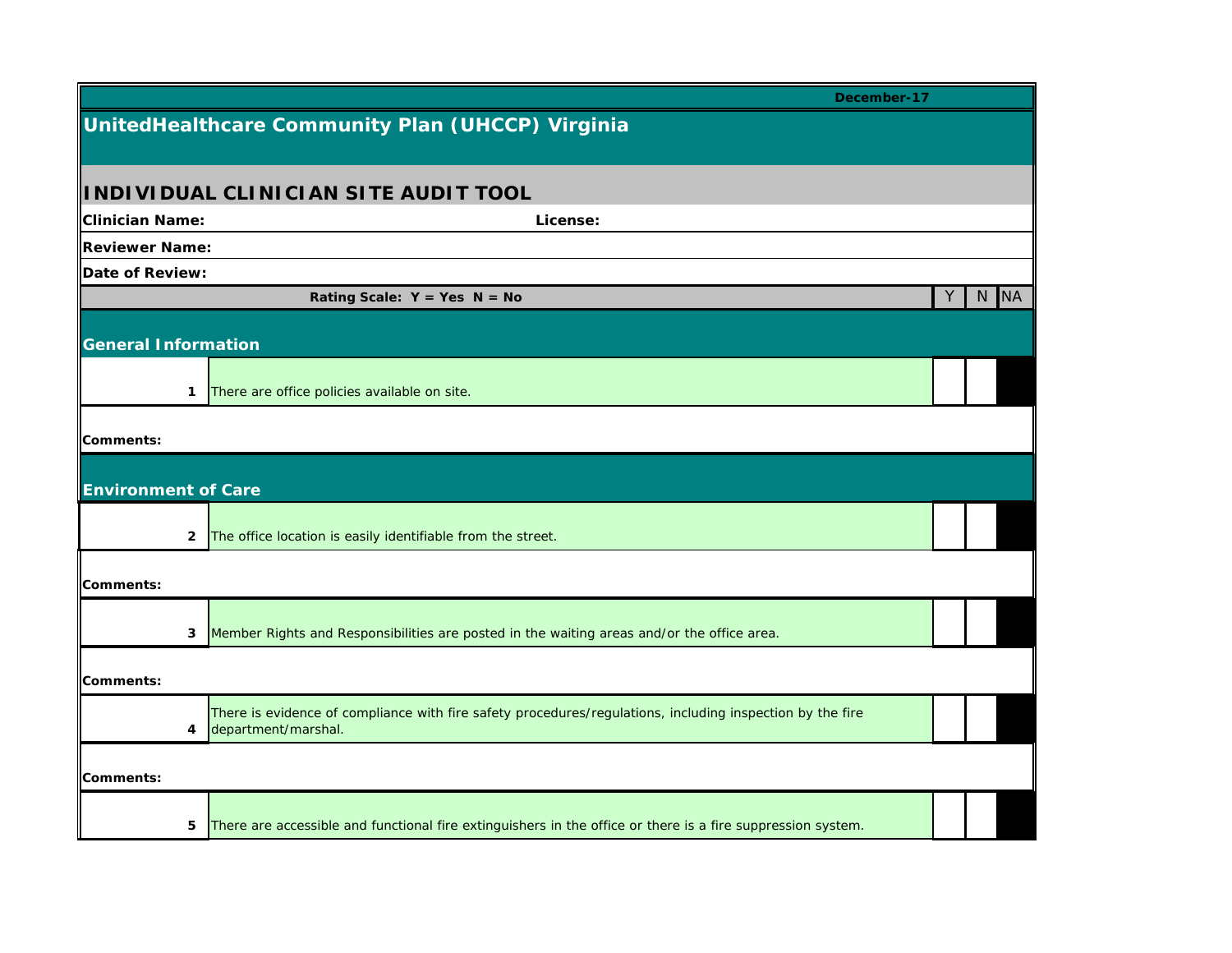| Comments:        |                                                                                                                                                                      |  |  |
|------------------|----------------------------------------------------------------------------------------------------------------------------------------------------------------------|--|--|
| 6                | The exits are well marked and free of obstruction.                                                                                                                   |  |  |
| Comments:        |                                                                                                                                                                      |  |  |
| 7                | The office appearance is reasonably neat and clean.                                                                                                                  |  |  |
| <b>Comments:</b> |                                                                                                                                                                      |  |  |
| 8                | The waiting room is of adequate size and reasonably comfortable.                                                                                                     |  |  |
| Comments:        |                                                                                                                                                                      |  |  |
| 9                | The clinical offices are of adequate size and reasonably comfortable.                                                                                                |  |  |
| Comments:        |                                                                                                                                                                      |  |  |
|                  | 10 The office furnishings and décor are appropriately professional.                                                                                                  |  |  |
| Comments:        |                                                                                                                                                                      |  |  |
|                  | 11 There are no culturally insensitive or offensive materials posted.                                                                                                |  |  |
| Comments:        |                                                                                                                                                                      |  |  |
|                  | For providers with Electronic Health Records only: The provider has a process to maintain a "back-up" copy<br>12 of all electronic health records.                   |  |  |
| Comments:        |                                                                                                                                                                      |  |  |
|                  | There are appropriate levels of security and confidentiality of data. (locked cabinets, charts in secure areas,<br>13 secure fax line, and secure computer systems). |  |  |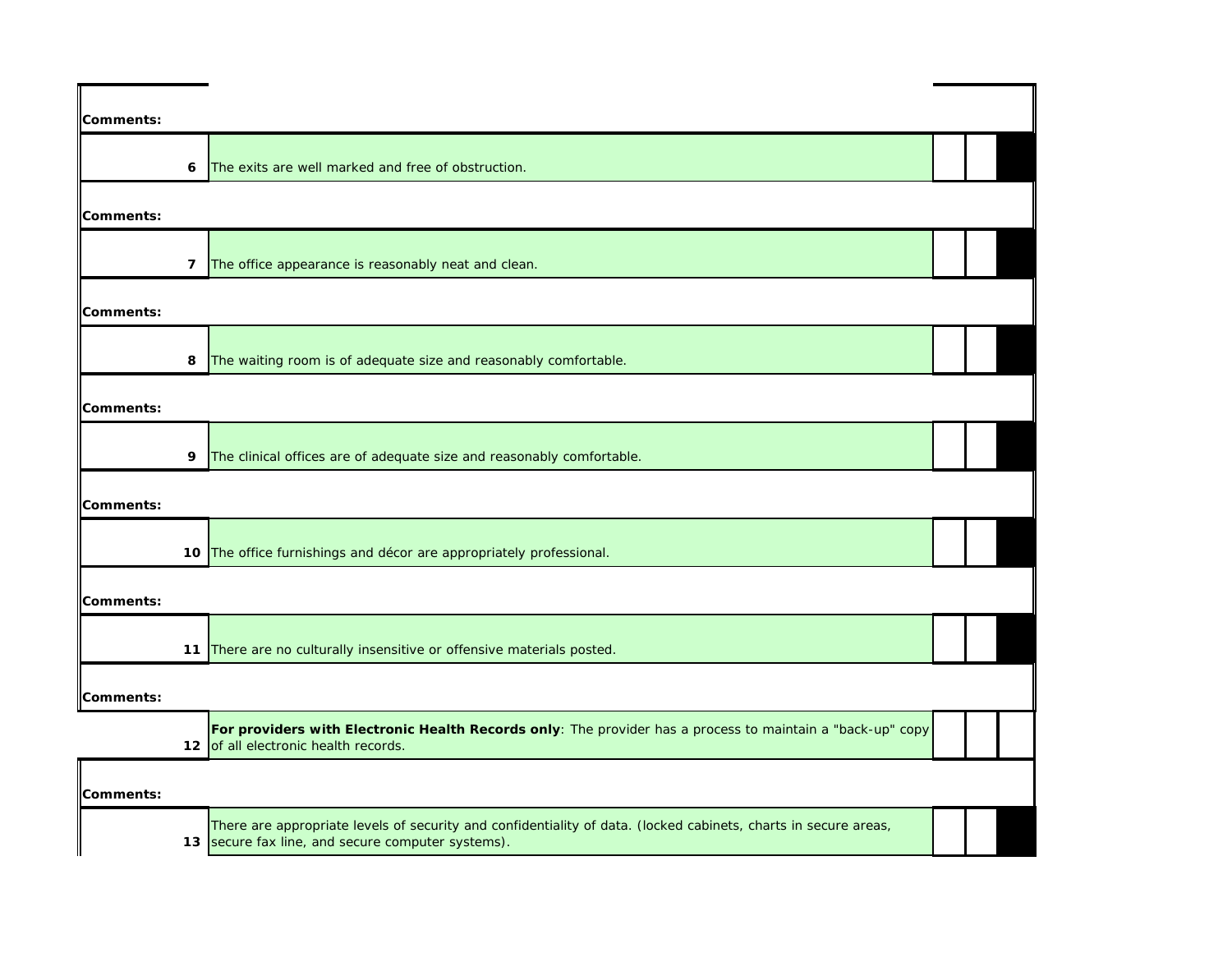| Comments:     |                                                                                                                                                |  |
|---------------|------------------------------------------------------------------------------------------------------------------------------------------------|--|
|               |                                                                                                                                                |  |
| <b>Access</b> |                                                                                                                                                |  |
|               | 14 There is a written protocol for accommodating members in a life threatening emergency.                                                      |  |
| Comments:     |                                                                                                                                                |  |
|               | 15 There is evidence of appointment availability for non-life threatening emergent care within 6 hours.                                        |  |
| Comments:     |                                                                                                                                                |  |
|               | 16 There is evidence of appointment availability for urgent care within 48 hours.                                                              |  |
| Comments:     |                                                                                                                                                |  |
|               | 17 There is evidence of appointment availability for a routine office visit within 10 working days.                                            |  |
| Comments:     |                                                                                                                                                |  |
| 18            | The clinician makes arrangements for emergency coverage for all members 24 hours per day/7 days per week.<br>(review how coverage is provided) |  |
| Comments:     |                                                                                                                                                |  |
|               | 19 Information is provided to members which includes a description of services and goals of care.                                              |  |
| Comments:     |                                                                                                                                                |  |
| 20            | Information is provided to members which includes the hours during which care and services are available.                                      |  |
| Comments:     |                                                                                                                                                |  |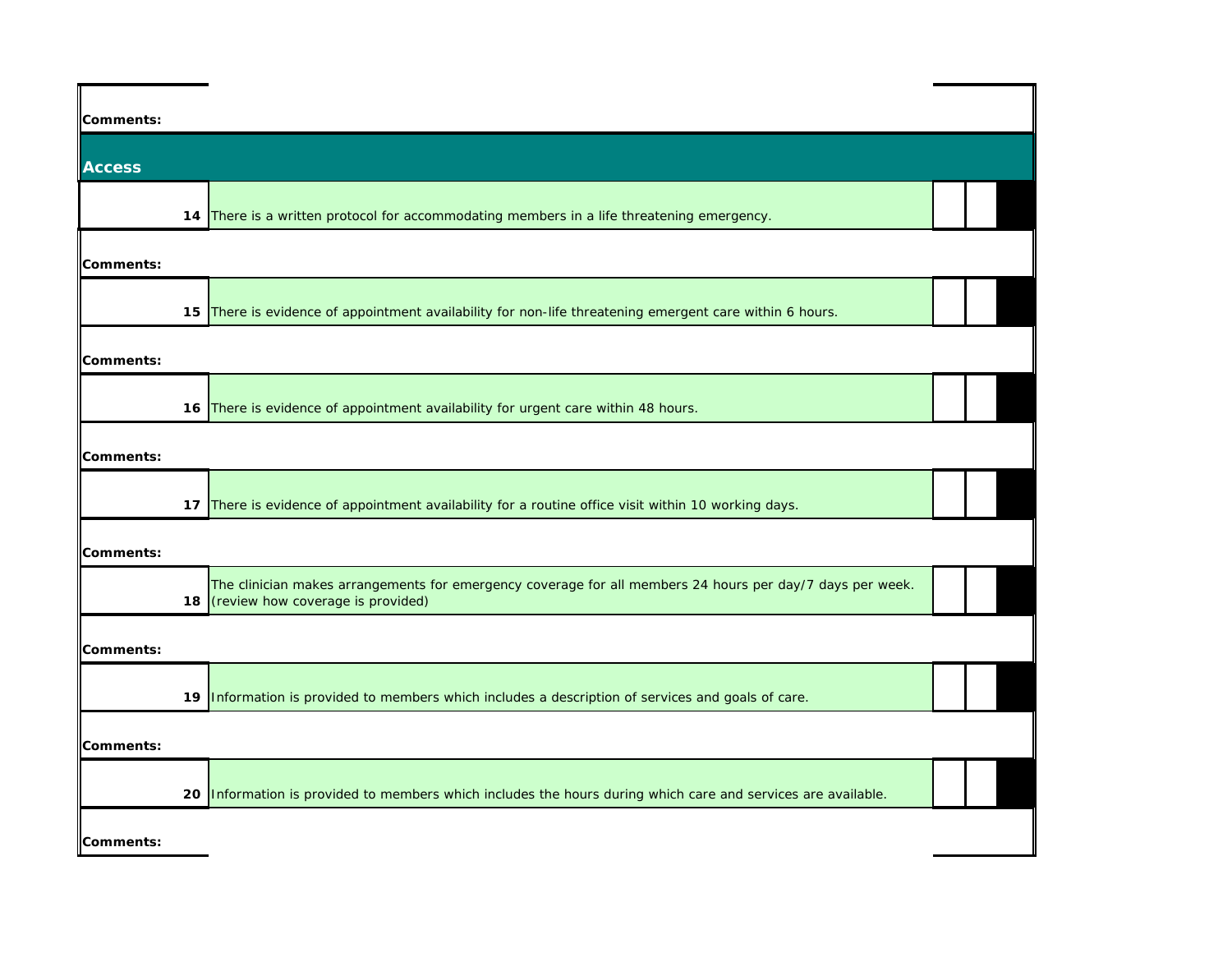| 21                | Information is provided to members which includes the costs of care and services to be borne by the member.                                                                                                                                                                                                                                                                                                |  |
|-------------------|------------------------------------------------------------------------------------------------------------------------------------------------------------------------------------------------------------------------------------------------------------------------------------------------------------------------------------------------------------------------------------------------------------|--|
| Comments:         |                                                                                                                                                                                                                                                                                                                                                                                                            |  |
|                   | 22 Information is provided to members which includes an explanation of the cancellation/no-show policy.                                                                                                                                                                                                                                                                                                    |  |
| Comments:         |                                                                                                                                                                                                                                                                                                                                                                                                            |  |
|                   | 23 Clinicians have a protocol for reviewing sentinel events to include identifying opportunities for improvement.                                                                                                                                                                                                                                                                                          |  |
|                   | Sentinel events are defined as a serious, unexpected occurrence involving a member that is believed<br>to represent a possible quality of care issue on the part of the practitioner/facility providing services,<br>which has, or may have, deleterious effects on the member, including death or serious disability, that<br>occurs during the course of a member receiving behavioral health treatment. |  |
| Comments:         |                                                                                                                                                                                                                                                                                                                                                                                                            |  |
|                   | <b>Rights, Responsibilities and Ethics</b>                                                                                                                                                                                                                                                                                                                                                                 |  |
|                   | 24 Members are informed that they have a right to refuse to participate in treatment.                                                                                                                                                                                                                                                                                                                      |  |
| <b>IComments:</b> |                                                                                                                                                                                                                                                                                                                                                                                                            |  |
| 25.               | Members are informed that information about them and their families is protected and kept confidential.                                                                                                                                                                                                                                                                                                    |  |
| Comments:         |                                                                                                                                                                                                                                                                                                                                                                                                            |  |
|                   | 26 The computer screen locations do not violate confidentiality.                                                                                                                                                                                                                                                                                                                                           |  |
| Comments:         |                                                                                                                                                                                                                                                                                                                                                                                                            |  |
|                   | 27 The practice site has a process in place to ensure the availability of treatment records to the treating clinician.                                                                                                                                                                                                                                                                                     |  |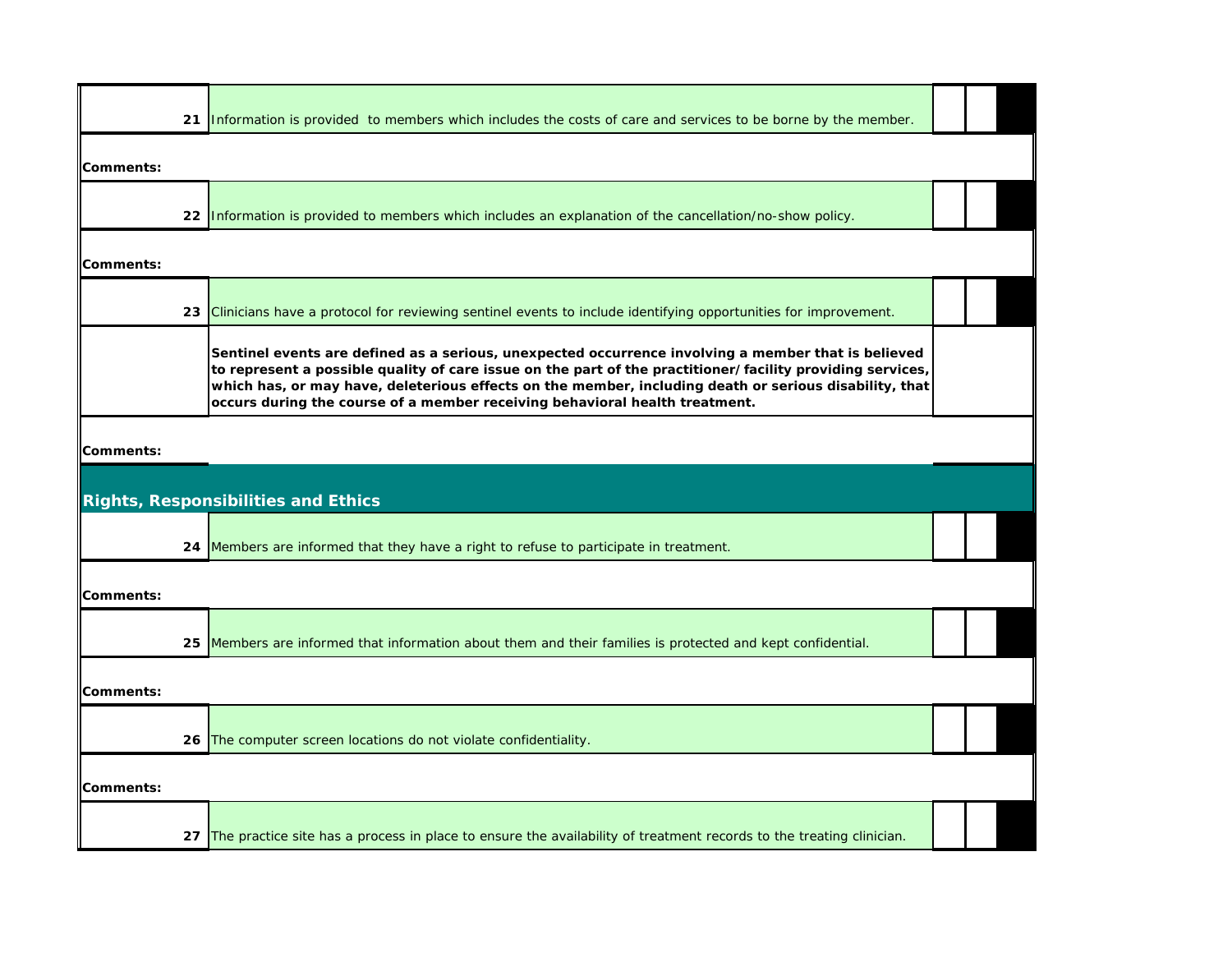| Comments:                     |                                                                                                                                                                                  |  |  |
|-------------------------------|----------------------------------------------------------------------------------------------------------------------------------------------------------------------------------|--|--|
|                               | 28 The practice site has an organized system of filing information in the treatment records.                                                                                     |  |  |
| <b>Comments:</b>              |                                                                                                                                                                                  |  |  |
|                               | The practice site has an established procedure to maintain the confidentiality and safety of treatment records in<br>29 accordance with any applicable statutes and regulations. |  |  |
| <b>Comments:</b>              |                                                                                                                                                                                  |  |  |
| 30                            | If records need to be transported to another service location, there is a protocol in place to maintain<br>confidentiality of records throughout the transportation process.     |  |  |
| <b>Comments:</b>              |                                                                                                                                                                                  |  |  |
| <b>Administrative Issues</b>  |                                                                                                                                                                                  |  |  |
|                               | 31 There is a protocol for dealing with complaints.                                                                                                                              |  |  |
| <b>Comments:</b>              |                                                                                                                                                                                  |  |  |
|                               | The clinician documents that members and their families, when applicable, are informed of methods of resolving<br>32 complaints.                                                 |  |  |
| <b>Comments:</b>              |                                                                                                                                                                                  |  |  |
| <b>Handicap Accessibility</b> |                                                                                                                                                                                  |  |  |
|                               | 33 The office has parking for handicapped vehicles.                                                                                                                              |  |  |
| <b>Comments:</b>              |                                                                                                                                                                                  |  |  |
|                               | 34 The office has a ramp allowing entrance into the building.                                                                                                                    |  |  |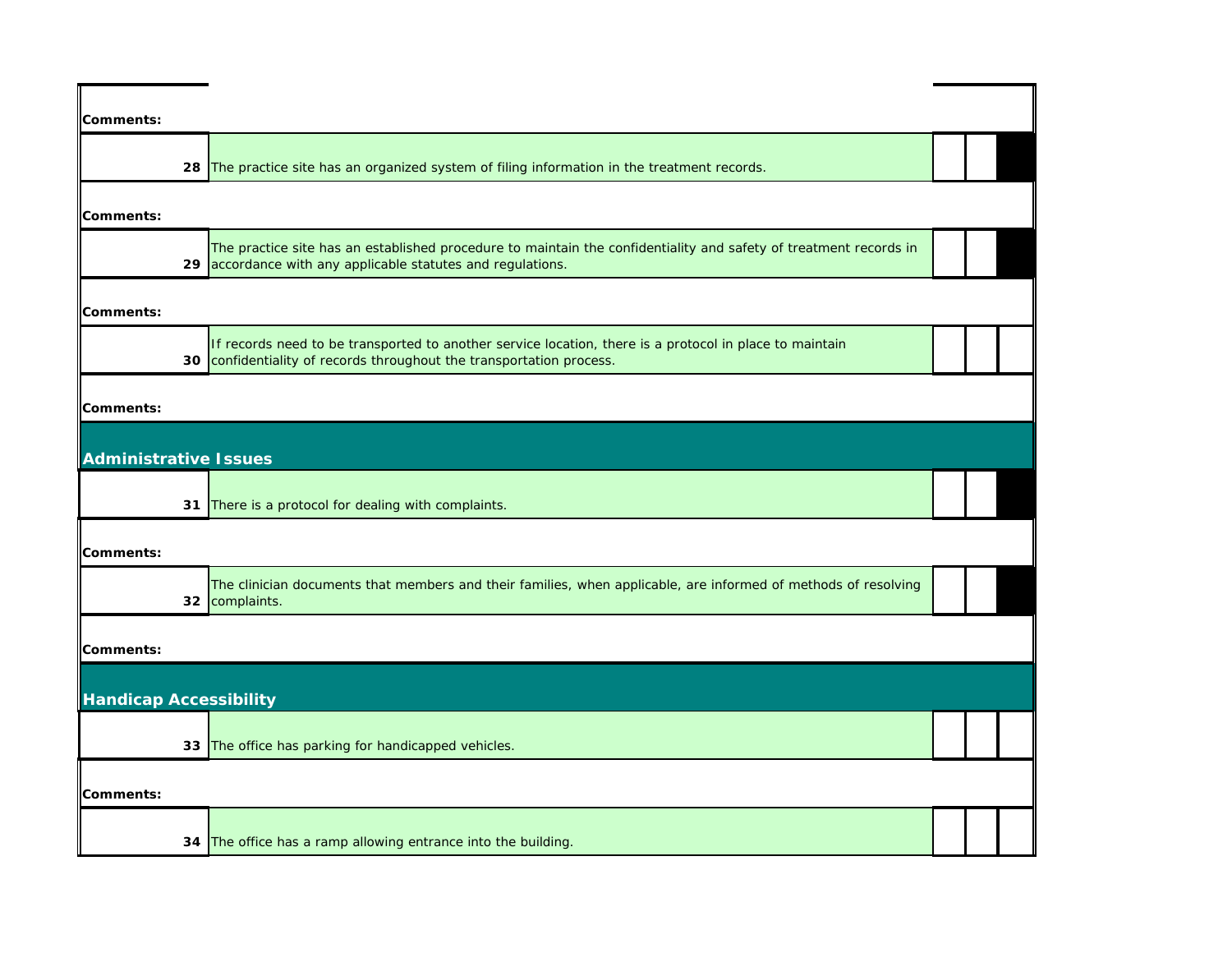| Comments:            |                                                                                                                                                                                                                                     |  |  |
|----------------------|-------------------------------------------------------------------------------------------------------------------------------------------------------------------------------------------------------------------------------------|--|--|
|                      | 35 The office has wide doorways for wheelchair access.                                                                                                                                                                              |  |  |
| Comments:            |                                                                                                                                                                                                                                     |  |  |
|                      | 36 The office has a handicap accessible restroom.                                                                                                                                                                                   |  |  |
| Comments:            |                                                                                                                                                                                                                                     |  |  |
| 37                   | If the office is not handicap accessible, the clinician informs the member prior to the first appointment and<br>provides referrals to other locations or clinicians.                                                               |  |  |
| Comments:            |                                                                                                                                                                                                                                     |  |  |
| <b>Member Safety</b> |                                                                                                                                                                                                                                     |  |  |
|                      | If the clinician has any animals in the office, the member is told in advance that there is/are an animal(s) in the<br>38 office (N/A means the clinician has no animals in the office. If Q38 is N/A, then Q39 & Q40 will be N/A). |  |  |
| Comments:            |                                                                                                                                                                                                                                     |  |  |
|                      | 39 Is/are the animal(s) certified pet therapy animal(s)?                                                                                                                                                                            |  |  |
| Comments:            |                                                                                                                                                                                                                                     |  |  |
|                      | 40 <b>Is/are the animal(s)</b> used as part of the therapeutic process?                                                                                                                                                             |  |  |
| Comments:            |                                                                                                                                                                                                                                     |  |  |
|                      | 41 Are medications and samples stored in a locked cabinet in a secure area? (MD and ARPN's Only)                                                                                                                                    |  |  |
| Comments:            |                                                                                                                                                                                                                                     |  |  |